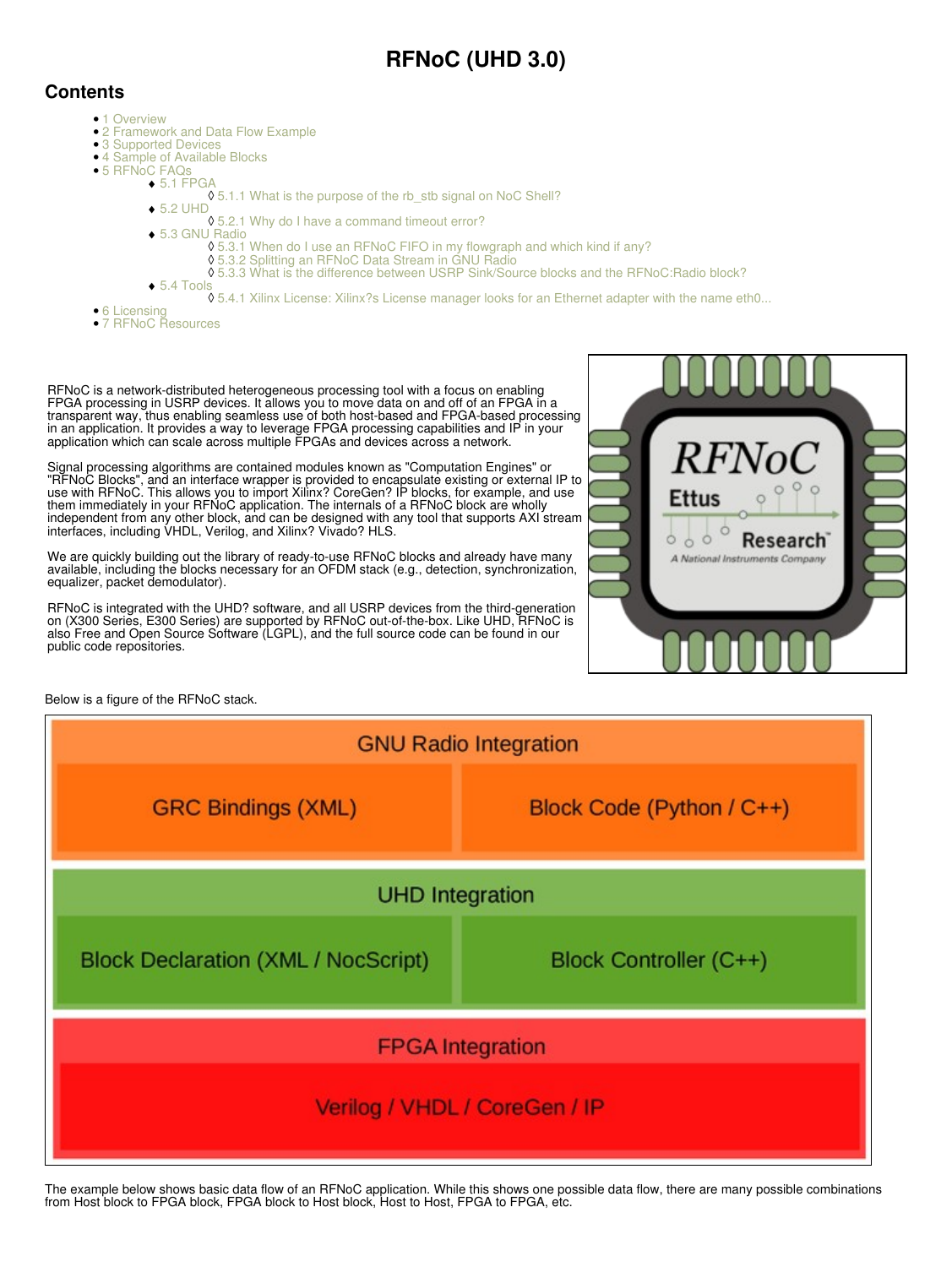

- E310/E312
- E320
- X300/X310 • N300/N310/N320/N321
- 
- FIFO
- FFT
- FIR
- fosphor (real-time spectrum analyzer)
- Decimator (Keep 1 in N)
- Log Power Calculator
- Radio Interface
- Vector IIR (moving average)
- Window multiplier (for FFT)
- OFDM: Burst detection + synchronization, equalizer, packet demodulator
- and [more...](https://github.com/EttusResearch/fpga/tree/maint/usrp3/lib/rfnoc)

When writing or reading a settings register in a RFNoC block, the block receives a command packet (with the register address / value to write as the payload) and sends out a response packet. The response packet acknowledges the command packet and includes readback data as the payload. In the write case, the readback data is usually discarded. In the read case, the readback data payload will be the value of the register read in the block.

The signal rb\_stb, called readback strobe, is used to control the the output of the response packet. After receiving a command packet, Noc Shell?s command packet processor will not output a response packet unless  $\text{rb}\_ \text{stb}$  is asserted. This functionality can be used to throttle the reception of command packets / settings register read/writes.

Most blocks should keep rb\_stb asserted. Note, the rb\_stb bit width is as wide as the number of block ports in use. For example, a two block port RFNoC block should set  $\text{rb\_stb}$  to 2?b11, otherwise a command packet timeout will occur.

#### Error message example:

RuntimeError: EnvironmentError: IOError: 0/FIR\_0 user\_reg\_read64() failed: EnvironmentError: IOError: [0/FIR\_0] sr\_read64() failed: Environme<br>in uint64\_t ctrl\_iface\_impl::wait\_for\_ack(bool)<br>at /home/ettus/src/uhd/host/lib/

- Check ce\_clk / ce\_rst are correctly connected in rfnoc\_ce\_auto\_inst\_<device>.v file where <device> is x300, x310, or e310. • Check block is correctly connected to the crossbar. Generally this is only an issue if manually connecting RFNoC block?s signals to the
- crossbar.  $\bullet$  Check if Noc Shell?s  $_{\rm rb\_stb}$  signal is properly asserted. Note,  $_{\rm rb\_stb}$  bit width must be as wide as the number of block ports in use, i.e. if using 2 block ports, rb\_stb must be 2?b11.
- $\bullet$  RFNoC block is using timed commands  $($ USE\_TIMED\_CMDS) with Noc Shell and the command FIFO depth parameter  $($ CMD\_FIFO\_SIZE) on Noc Shell is too small. UHD will issue up to  $64$  commands at once, so set CMD\_FIFO\_SIZE to at least 8.

An **RFNoC FIFO** is needed in your flowgraph in the following 2 conditions:

First, if you are running a GNU Radio flowgraph that is structured as follows: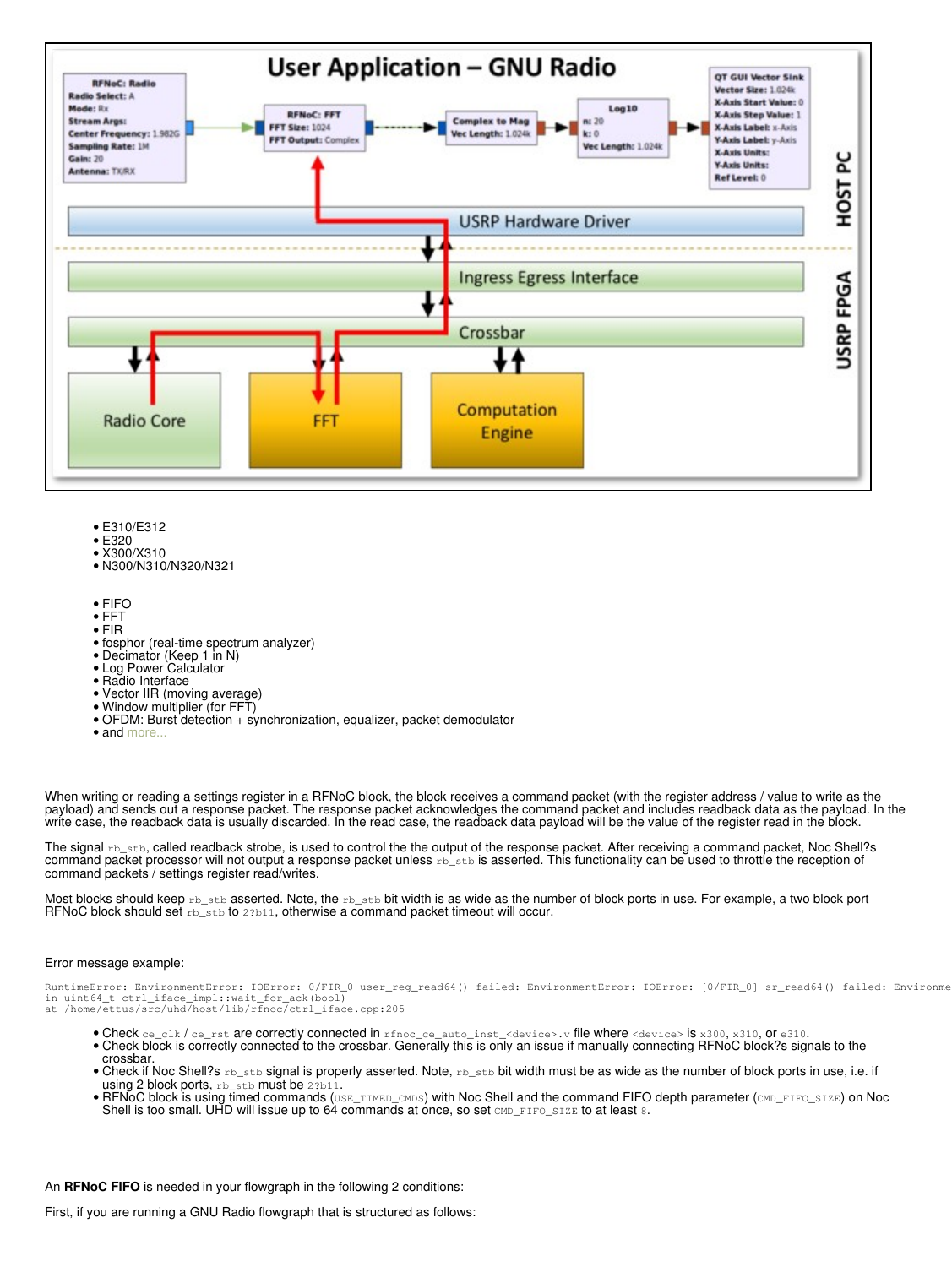Host block -> RFNoC block -> Host block

#### In this case, you need to do either:

Host block -> RFNoC FIFO -> RFNoC Block -> Host block

#### -OR-

Host block -> RFNoC Block -> RFNoC FIFO -> Host block

The order doesn't matter. This structure also benefits from having the [GNU Radio Throttle block](http://gnuradio.org/redmine/projects/gnuradio/wiki/Guided_Tutorial_GRC#243-A-Note-on-the-Throttle-Block) in the sequence. The reason behind the need to add the FIFO is because of performance inside of GNU Radio, so that the RX/TX work functions in the GNU Radio RFNoC block implementations run in separate threads.





Second, in the case where you are transmitting out to the antenna on the X3xx series devices, i.e.

```
Host -> DmaFIFO -> Radio
```
-OR-

```
Host -> DmaFIFO -> DUC -> Radio
```
Ethernet introduces a latency in flow control from the X3x0 back to the host. The latency will cause underruns unless a large buffer, i.e. DMA\_FIFO, is added to the flowgraph.

Use RFNoC: DmaFIFO (AXI\_DMA\_FIFO) in this case. See the following figures as examples.



**Copy Block:** In the RFNoC domain, streams of data can not be split as easily as they are in the GNU Radio domain. The Copy block depicted in the screenshot below serves the function as a stream splitter at the FPGA-Host boundary. It?s main purpose, when Enabled, is to copy the samples it is getting at its input and putting then into the output, but here it is also serving as a boundary between a RFNoC-domain and a GNURadio-domain. In the flowgraph above. after this boundary is passed, the data stream can easily be split into the two sinks to have them run simultaneously (standard GNU Radio functionality). It is possible to connect the GNU Radio blocks directly to RFNoC blocks without a  $\text{copy}$  block, but only one would work at a time (the other ones would have to be disabled). Another way to split data streams from the RFNoC-domain is to use the RFNoC: Split Stream block, which would split the streams in the RFNoC domain, but this is not very useful here as we are moving into the GNURadio-domain.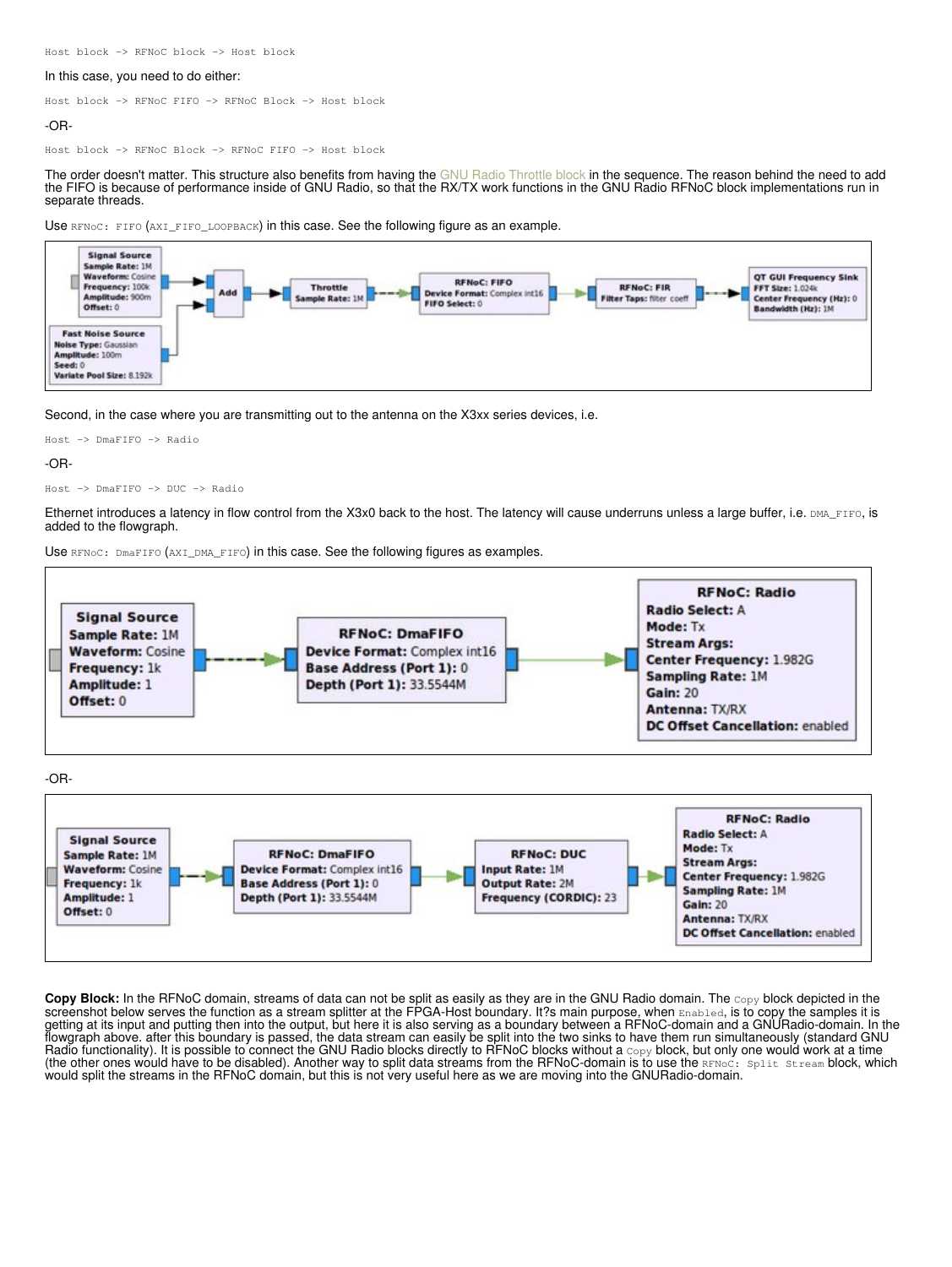

The USRP Source and Sink blocks use the multi\_usrp API, whereas the RFNoC:Radio block uses the RFNoC API. In general, unless RFNoC features are desired, there is no need to use the  $\text{\tiny RFNOC:Radio}$  block. The  $\text{\tiny RFNOC:Radio}$  block is most useful when its output is connected directly to another RFNoC block. Below is a list of differences as well as a GRC screenshot to help differentiate between the two blocks.

Distinctions:

- The USRP Source/Sink blocks work with any version of UHD, and does not require  $gr-ettus$ . The  $gr-ettus$  Out-Of-Tree GNU Radio module • The USRP Source/Sink blocks work with any version of UHD, and does not require gr−ettus. The gr−ettus Out-Of-Tree GNU Radio r<br>…is currently needed to use any RFNoC Blocks. This requirement will be removed as more RFNoC
- $\bullet$  The USRP Source/Sink blocks include a superset of the not only the components of an  $\text{\tiny RFNOC:Radio},$  but also  $\text{\tiny DDC/DUC}$  chains, and the  $\text{\tiny DRAM}$ FIFO (specific to X3xx series). When using the RFNoC: Radio block, the DDC/DUC blocks need to be added explicitly. See the figure below.
- When using the USRP Source/Sink blocks, it is not possible to connect to any RFNoC blocks.<br>● USRP Source/Sink blocks can only be used when using a multi\_usrp API FPGA image (when looking in the USRP FPGA images director they are the images without the term ?RFNOC? in them), or an FPGA image that includes RENoC:Radio and RENoC:DDC/DUC blocks.

**NOTE:** The RFNOC:DmaFIFO block is only needed for the X3xx series devices.